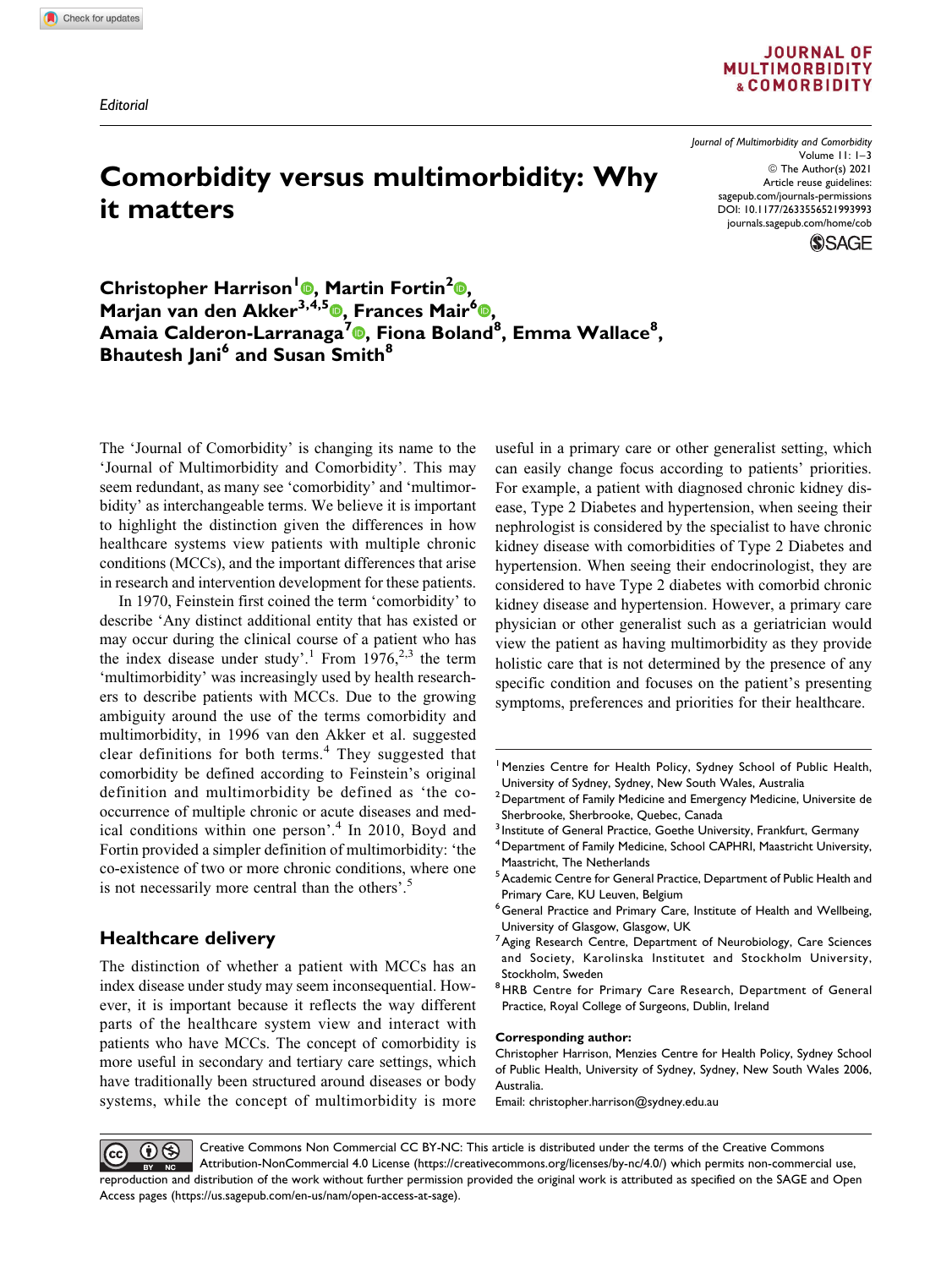The concept of comorbidity may be more useful for the development of biomedical knowledge (including pharmaceutical research). Most medications and treatments developed are targeted at treating a specific condition or groups of similar conditions, though even in disease targeted trial populations, patients with multimorbidity are generally underrepresented.<sup>6</sup> It can also be appropriate in clinical practice to focus on single conditions, when this is the patients' main priority or source of symptoms, for example, a patient with existing chronic conditions develops severe heart failure which, due to its seriousness, becomes the focus of care, while comorbidities may influence treatment decisions.7,8

While the concept of comorbidity may be useful to specialists and some biomedical research, its disease-centric focus helps cement many health care systems' single disease 'siloed' structure. This siloed structure may cause fragmented care for patients with MCCs as different parts of the health system view the condition they are treating as the primary condition. Multimorbidity is a more helpful way to view and assess patients with MCCs because its focus is on the patient as a whole, aligning with the concept of patient-centred care. The patient's experience and priorities, as well as their overall treatment burden, are the primary focus with no condition being prioritised over any other.

## **Comorbidity versus multimorbidity in research**

The distinction between comorbidity and multimorbidity is also important in research design, especially when it comes to patient sampling. In many studies, patients are selected as study participants based on whether they have a specific diagnosed condition, with their comorbidities being recorded. While it is true that the patients with comorbidity in these studies also have multimorbidity, one of the common errors for secondary analyses of these data sets is to assume that these patients with MCCs are representative of all patients with multimorbidity. This is clearly not the case as the sample would not include multimorbid patients who do not have the index condition. The representativeness of the sample is further skewed because certain types of conditions are likely to cluster (as some conditions may share the same risk factors or underlying physiologic mechanism), meaning that not only will the index condition be over represented in the sample, but so will conditions that often co-occur with the index condition. Sampling and consideration of adequate sample size is particularly important when studying the genesis and shared pathways among concurrent diseases. Unlike the study of comorbidity, which has dominated most of the aetiological research so far, a focus on multimorbidity enables the exploration of potentially causal associations among all coexisting conditions at once. This can identify common patterns and susceptibility to clusters of co-occurring diseases, whether

these are genetic, biologic, and/or linked to the physical or social environment

## **Developing interventions**

One of the main challenges for health systems and researchers is the development and evaluation of interventions to improve outcomes for patients with MCCs. Here again the distinction between comorbidity and multimorbidity is critical. Interventions designed for comorbidity can specifically target the comorbid conditions and examine disease-specific outcomes, whereas, interventions for multimorbidity must have a more generic focus and outcomes can be challenging to identify.<sup>9</sup> A recently developed core outcome set provides some guidance in this area.<sup>10</sup> The clear reporting of the conditions included in definitions used for both comorbidity and multimorbidity is also important to facilitate a consideration of generalisability of interventions to other patient groups and settings.

# **Journal of Multimorbidity and Comorbidity**

The name comorbidity was initially chosen for the journal for its simplicity, comorbidity's importance for treatment of specific conditions and acknowledgement of comorbidity's historical pre-eminence as a construct.<sup>11</sup> The addition of multimorbidity to the journal's name changes none of this, but it does acknowledge that this journal is the natural home for multimorbidity research. Having both concepts highlighted in the journal's name emphasises that they are distinct concepts in research design, intervention development and healthcare delivery. Our journal is committed to publishing high quality research on both comorbidity and multimorbidity. We look forward to reporting the growing evidence that addresses critical questions that will aid our understanding of both comorbidity and multimorbidity and improve health outcomes for those millions living with MCCs.

### **ORCID iDs**

Christopher Harrison D <https://orcid.org/0000-0002-8769-6877> Martin Fortin D <https://orcid.org/0000-0002-9874-3771> Marjan van den Akker <sup>1</sup> <https://orcid.org/0000-0002-1022-8637> Frances Mair D <https://orcid.org/0000-0001-9780-1135> Amaia Calderon-Larranaga D [https://orcid.org/0000-0001-9064-](https://orcid.org/0000-0001-9064-9222) [9222](https://orcid.org/0000-0001-9064-9222)

#### **References**

- 1. Feinstein AR. The pre-therapeutic classification of comorbidity in chronic disease. J Chronic Dis 1970; 23: 455–468.
- 2. Brandlmeier P.Multimorbidity among elderly patients in an urban general practice. ZFA (Stuttgart) 1976; 52: 1269–1275.